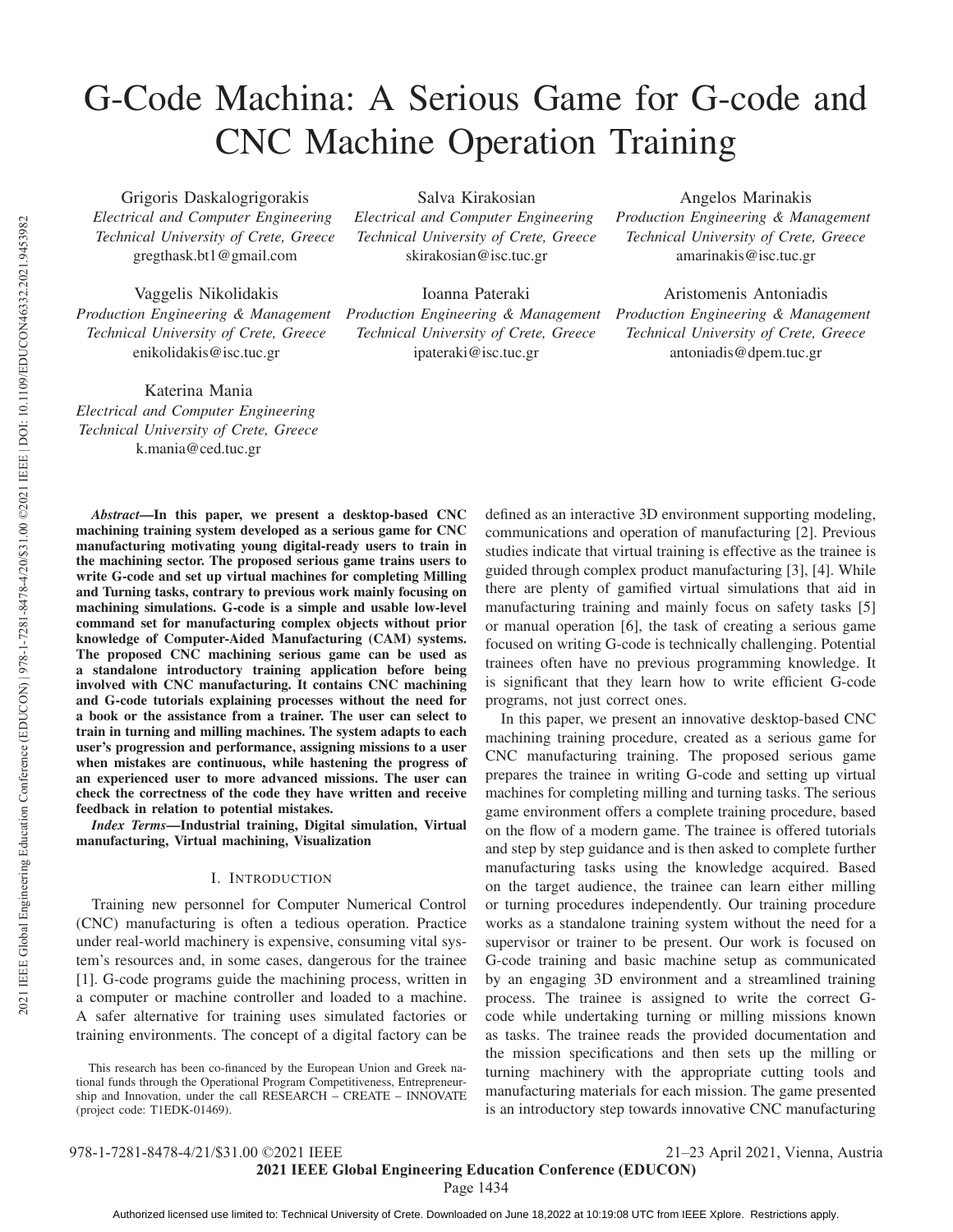

Fig. 1: An overview of the training procedure proposed. The player accepts a mission (a), writes the correct G-code (b), loads cutting tools and materials on the machine (c) and finally cuts the requested object. The result of the final object is then shown inside the milling or turning machine (d).

training for trainees with minimal or no prior knowledge, such as bachelor engineering students without an engineering degree. They are going to evolve into a new generation of technically proficient manufacturing workers.

# II. RELATED WORK

# *A. The manufacturing process*

Controlling a real-world CNC machine is possible through three methods. The simplest one is the use of a Numerical Control (NC) unit, which allows for manual control through the use of an interface of buttons and controls. The second method is the use of commands written in a predefined format named "G-code". G-code programs are written on a computer or machine controller and loaded to a machine. The final method is the use of Computer-Aided Design (CAD) and Computer-Aided Manufacturing (CAM) software that convert a virtual 3D design into G-code. Among these three methods, using an NC unit is optimal for simple manufacturing work, while CAM programs are used by 3D designers and not average users. G-code is a simple and usable low-level command set for the creation of both simple and complex objects.

By using G-code, an operator instructs a machine how to manufacture a desired object. This involves instructing the machine in relation to which motors to move, where to move and what path to follow. The most common use cases include cutting jobs, such as milling or cutting where a tool or cutting material is moved through a tool path cutting away unwanted material while leaving the desired work piece. Similarly, instead of cutting tools the same operations can be performed in additive manufacturing machines, such as in 3D printers that photo-plot objects instead of cutting.

Milling and turning are two of the most widely used machinery in manufacturing [8]. Turning machines use a nonrotary cutting tool that moves more or less linearly along 1 to 3 axes of motion while cutting a rotating stock material. Cutting can be performed on the outside or the inside of the material to produce tubular components of various geometries. Milling on the other hand advances a rotary cutting tool into a stock material in varying directions on several axes and with varying feed rate.

# *B. CNC training*

Previous work related to CNC training has focused on simulating the machining process and realistic physics [7] including virtual object prototyping [9] and factory layout simulations [10]. Systems for showcasing manufacturing training tools [11] offered only a mere visualisation of 3D objects produced by a CAD/CAM simulation of the G-code or focused on the physical handling of CNC machines offering connection with external G-code interpreters, omitting any G-code training [12]. The challenge is to produce, for the first time, a complete training system based on setting up CNC machinery and writing G-code, in a standalone environment without the need for external software.

Previous studies that use serious games in manufacturing and other fields have shown positive results as effective training environment [25], [18]. In manufacturing, trainees can take their time and learn various machine shop operations with less pressure and stronger motivation. Serious games cannot replace training in manufacturing as performed in the actual machine shop [5]. Instead, serious games should focus on engaging learning in specific aspects of the manufacturing process instead of attempting to fully replicate hands-on training in an actual machine shop. Studies have shown that trainees with gaming experience took significantly less time in completing their virtual training compared to trainees with no previous gaming experience. Having no gaming experience, though, did not hinder the overall understanding of the manufacturing operation [13].

Other machine training approaches were focused on Virtual Reality (VR) development [4], [24]. VR applications tend to focus on the interaction with 3D objects and machinery in a realistic manner and not on the significant process of writing G-code requiring a keyboard for optimal interaction. An alternative solution to keyboard input employed a realworld NC-unit along with a virtual CNC machine model (NC-VR coupling) [6]. This solution allowed for manual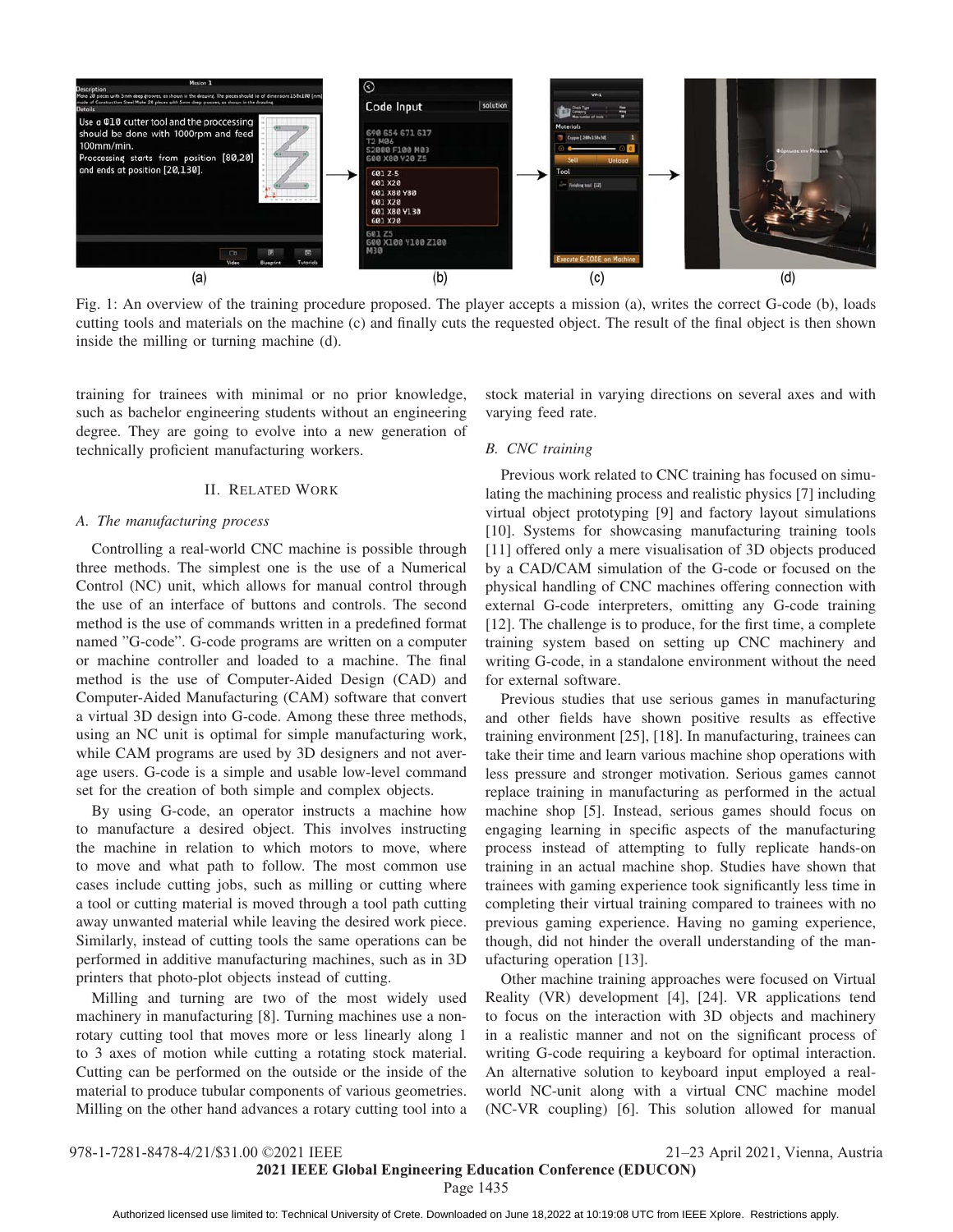control of the simulation instead of G-code programming. Another system combined CAD software with VR simulations in order to utilise the high accuracy of CAD software and the presentation of a VR environment in order to achieve highly detailed simulations in an immersive environment. Such applications have multiple constraints imposed by both the CAD and VR systems while also requiring high computational power to use both systems at once [14].

Previous training systems combine both desktop simulations of an assembly line combined with a VR simulation for operating individual machinery. Such simulations are not focused on training a single worker but a group of workers such as factory planners, decision makers and assembly workers all at once [15]. In another study, a serious game was developed to educate trainees in all layers of a manufacturing hierarchy, from the field layer of factory workers up to the enterprise layer that manages the whole factory. Such systems are only used as simulations to evaluate decision making and are not used as educational material [16]. Other studies view the virtual factory through a holistic approach in order to optimise the production process including steps from optimally modelling the virtual factory floor and performing execution and sound simulations to even virtual tours of modeled factories [17].

Finally, other training approaches attempt to combine traditional education through books with gamified machining elements presented in Augmented Reality (AR) superimposed on a real-world text book [18]. Such applications tend to combine traditional training materials such as educational textbooks with aspects of games that provide immersion or improved understanding of the teaching material. These are often used inside classrooms [19] or real workstations [20] making the training process more enjoyable. However, they do not overcome existing problems, such as safety concerns and mostly provide a pleasant visualization of specific machining elements rather than complete training.

We propose a complete gamified 3D training system for Gcode programming which offers specific technical missions of varying difficulty in milling and turning, involving the selection of tools and guiding the trainee to write the correct Gcode. Studies show that gamified applications are perceived as easier and more enjoyable to use than simulations motivating mainly young users to engage with training [21].

# III. IMPLEMENTATION

We will now describe the main components of our CNC machining training system which comprises of a 3D representation of a machine shop inclusive of milling and turning machinery, tools and materials storage areas as well as a wide range of tutorials for G-code training and G-code training missions. The trainee is tasked with completing the so-called training missions using turning and milling machines in order to manufacture objects of a requested shape. By using a blueprint of the requested object and a list of appropriate manufacturing parameters, such as the selection of the cutting tool or material, the trainee learns how to write correct Gcode, gets feedback for G-code mistakes and prepares the CNC



Fig. 2: Mechanical drawing.



Fig. 3: Cutting path diagram.

machines for the cutting process. During the course of the game, the trainee will learn G-code commands progressively as they complete more missions.

The proposed CNC machining serious game can be used as a standalone training application. It contains CNC machining and G-code documentation explaining processes without the need for a book or the assistance from a trainer. The system is personalised providing detailed feedback signifying the trainee's progression.

#### *A. The traditional manufacturing process*

In order to design an innovative game for efficient machining training, an extensive interview obtaining feedback concerning machining educational processes was conducted involving university faculty in a university machining lab where undergraduate and postgraduate students are educated in the field of Mechanical Engineering. During this interview, information regarding standard teaching methods was obtained involving theory and documentation and the limitations of

2021 IEEE Global Engineering Education Conference (EDUCON)

الله عليه المواجب المواجب Authorized licensed use limited to: Technical University of Crete. Downloaded on June 18,2022 at 10:19:08 UTC from IEEE Xplore. Restrictions apply.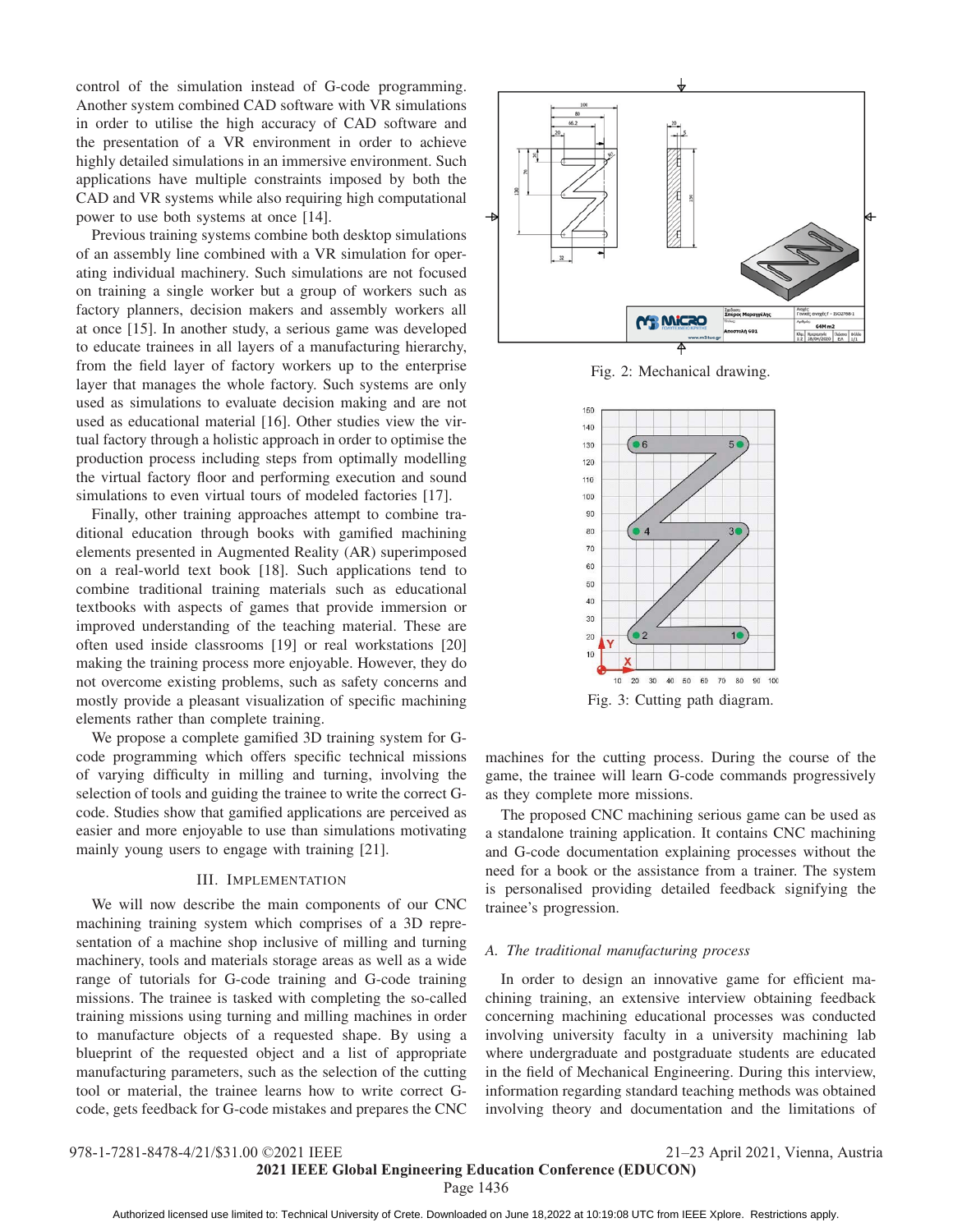education through software-based CAD-CAM simulation were discussed.

Researchers in the lab described the traditional hands-on procedure of training undergraduates using G-code and CNC machines, where each student performs a hands-on operation to manufacture a requested piece on a milling or turning machine. As the number of students entering university education in machining exceeds 150 every year and the number of milling and turning machinery available is limited, realworld training in manufacturing is limited. In addition, the risk of a workplace accident from an inexperienced student is high, thus every student requires constant supervision. In most cases, during the course of a machining lesson, the students use simulators to write G-code. Simulators, though, lack the sense of an actual machine shop and students are often overwhelmed when performing a task on actual machinery. In addition, we obtained hands-on experience inside an actual machine shop in the manufacturing floor of the university lab.

After the interview, a brainstorming session was held where we streamlined the steps of the manufacturing process in a gamified scenario. Overall, we can simplify the process of manufacturing in three distinct steps: Receiving a manufacturing request from a client or professor with the appropriate data, writing the G-code that produces the requested object and finally adding the appropriate cutting tool and cutting material to the machine. While there are other steps such as performing simple maintenance to a malfunctioning machine or cleaning the machine after each use, we decided to omit such side steps for the sake of simplicity and focus on the educational processes involving these three distinct steps.

When a client or professor in a machining laboratory requests an object, they provide the employee or trainee with the shape of the requested object, the material and the relevant quantity. The shape of the object is described in a 2D mechanical drawing (fig. 2) depicting a representation of the object through views and providing the required dimensions. The material of the object is extracted from the constraints imposed by the object's usage, e.g. tension, elasticity, heat resistance etc, but the appropriate material and quantity is often chosen by the client. Based on the requested material and blueprint details, the employee or trainee must determine the initial parameters of the cutting procedure such as the maximum allowed spindle speed or maximum feed rate, which are provided by the tool manufacturers for all given tools and materials. Next, the mechanical drawing is translated by the employee into G-code, which consists of simple motions, such as a sequence of straight line commands or circular commands (fig. 3). For more complex objects a CAM software is required.

After the cutting path is determined, the G-code programming step is the translation of each step of the execution process to the appropriate G-code commands. Since each Gcode command requires different parameters and is a low level programming language, the process is a tedious step by step lookup through a manual (fig. 7) so that the correct syntax for each command is determined, becoming easier through practice and memorisation. The evaluation of the G-code is

accomplished through CAM software such as Siemens NX, which produces the programmed 3D path and the final model that will be manufactured.

Finally, the process is completed by adding the appropriate tool and material to the machine and executing the program. The employee then monitors the cutting process making necessary adjustments, such as adding new cutting materials after each cut or adding new cutting tools after they are worn out.

# *B. 3D CNC Machine shop*

In this paper, we aim to present an interactive 3D gaming environment involving training for G-code execution. The 3D CNC Machine Shop is the core environment (fig. 5). The design of the space was inspired by a real-world machine shop layout but did not fully simulate one, resembling large spaces that allow free navigation which is appealing to gamers. Machine shop experts preferred a space which did not fully resemble an actual machine shop, but one that offered stronger visual satisfaction. They expected that visual satisfaction would offer incentive for more 'play time' and, thus, training time without exhausting the trainee.

The virtual machine shop of our training system comprises of three key areas required for gameplay. The first is an office inside which the trainee can get machining training missions and write G-code on a virtual computer. The second area is the main manufacturing floor where the milling and turning machines reside. The third area is the storage, inside which the trainee can go and retrieve cutting tools and materials (fig. 5). Additional areas were filled with secondary objects such as a lounging area or storage cabinets that are not essential to the manufacturing process but result in a highly compelling and realistic gaming experience. During the course of the training process, the trainee roams around the machine shop and interacts with specific User Interfaces (UIs) allowing reading documentation, obtaining new missions, writing the Gcode, buying new tools and materials as well as slotting tools and materials inside machines.

#### *C. The training procedure*

The training starts from either turning or milling processes. The trainee selects to start with either a turning machine or a milling machine at the start of the game. They can unlock more machines of the other type during the course of the game if they desire. Initially, the trainees are given instructions on how to play the game and interact with virtual objects. The first time the trainees enter the training environment, they are greeted by a tutorial that introduces the basic mechanics of the game. An animated tour of the virtual machine shop is presented including a short explanation of each key component of the factory as an engaging virtual tour of the factory. The main machining tutorials follow including the first two G-code commands required to complete the first missions. After completing the tutorial, the trainee accepts new training missions instructing to manufacture various objects utilizing the G-code commands learnt.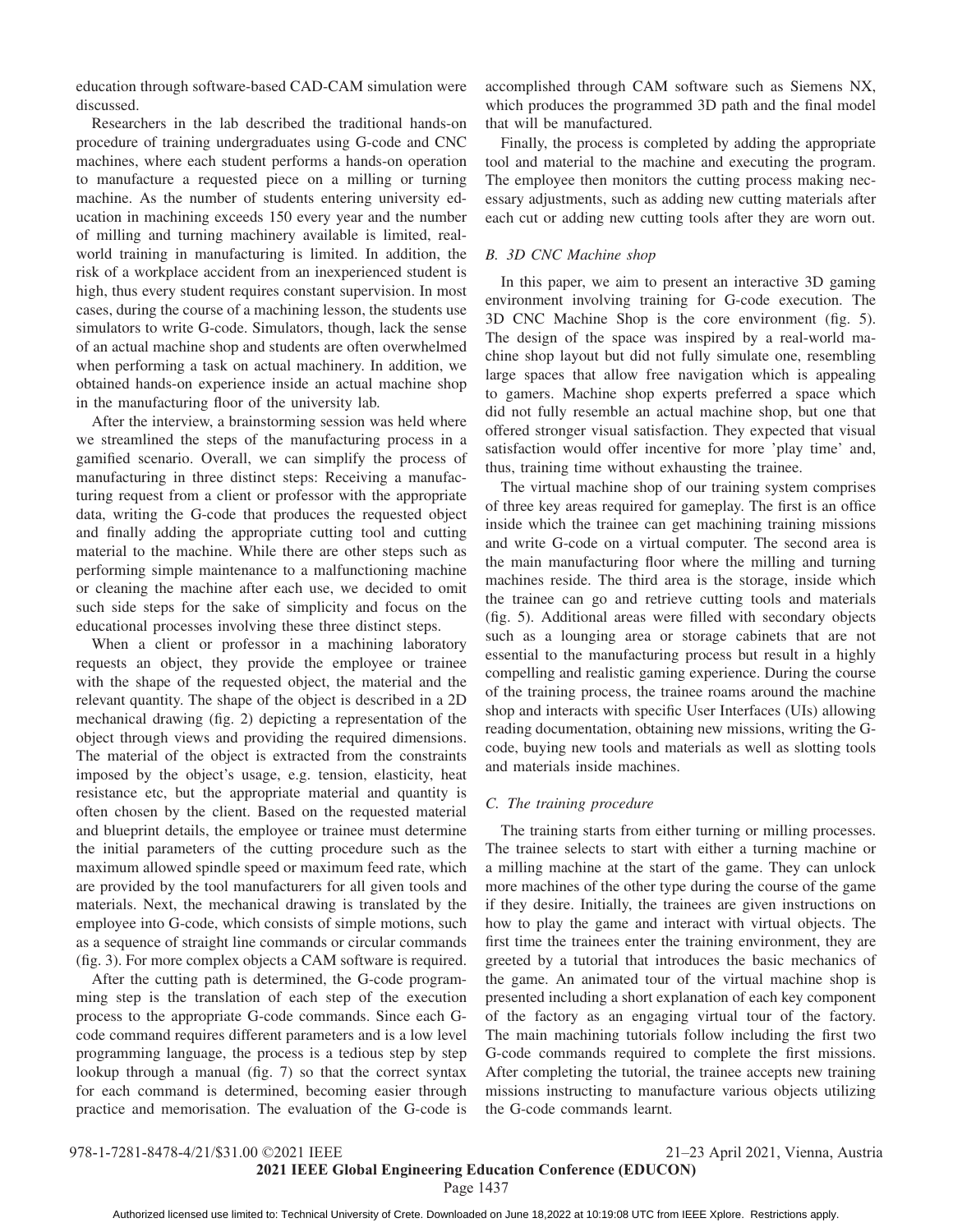

Fig. 4: The training procedure.



Fig. 5: The 3D CNC machine shop.

After each mission is completed, the trainee is awarded with virtual "Experience" and "Gold". The trainee carries on completing missions of increasing difficulty based on their "Experience". They can choose to unlock more machines of a different type, for example a new milling machine or a new turning machine in order to continue their training by using "Gold". Each mission is comprised of four distinct steps (fig. 4). The trainee initially accepts a new mission which contains the request to manufacture a specific object. The trainee then proceeds to read any appropriate documentation and write the correct G-code that produces the requested object. When the written code is correct the trainee proceeds to the storage in order to purchase the appropriate cutting tools and materials and then load them to the milling or turning machine on the manufacturing floor.

*a) Get mission:* The trainee accepts a new mission by reading the mission description accompanied by the cutting path blueprint as seen in fig. 1a. The mission description is also accompanied by the mechanical drawing seen in fig. 2 which can be viewed by the respective button on the same interface. Through the same interface, the trainee can also view the documentation interface through a second button.

*b) Read documentation:* The documentation interface contains pages from a G-code textbook as authored by faculty of the university machining laboratory, used as a reference material for undergraduate students (fig. 7). The documentation contains a selection of tabs, each providing documentation regarding the general operation of the machines, a specific G-code command syntax or a full example of a specific Gcode command. The pages shown in the documentation tab are

filtered, showing only the pages including related information for a requested mission while also highlighting any unread material, therefore, helping the students focus and understand the necessary documentation without having to search for it in an effort to reduce frustration.

*c) Write G-code.:* The G-code programming interface includes a code input interface along the mission description interface (see Fig. 6a). During prototyping, user feedback communicated that following an optimal tool path shouldn't be optional. It was significant that the trainees learn how to efficiently write G-code, not simply correctly. As is, the initialization and ending of the G-code is pre-written and the trainees are asked to write the central portion of the main cutting process by following a given path blueprint. The only code that is, therefore, checked for correctness is the core code of the main cutting process. The trainee can check the correctness of the code they have written and receive feedback in relation to potential mistakes (fig. 6b). The correct cutting path and useful information about each mission are always visible to allow the trainee to view them while writing the G-code. The trainees can try as many times as they need in order to complete the mission without any time limitations or penalty or machine failure as in the real-world.

*d) Machine setup:* After the trainees have written and corrected their code, the final step is to setup the physical machine for the process. The trainee is asked to add the appropriate cutting tool and stock material on the machine, as stated in the mission description. The trainee can walk around heading for the storage in order to buy the appropriate cutting tools (fig. 8a) and materials (fig. 8b). The trainees, then, interact with the actual CNC machine and "slot" the tools and materials on the machine before executing the code (fig. 1c). Allowing for the trainee to walk around the machine shop and interact with machinery is not necessary for G-code training but it provides trainees with a higher sense of immersion. Interacting with machinery and receiving minimal feedback while executing a program allows the trainees to feel a higher sense of accomplishment as opposed to displaying a simple congratulatory message.

#### IV. EVALUATION

We conducted a pilot evaluation to assess the usability and training performance of our training environment for machining processes. As on-site evaluation was not possible due to the COVID-19 pandemic, we performed a hands off remote testing. We packaged a standalone executable of our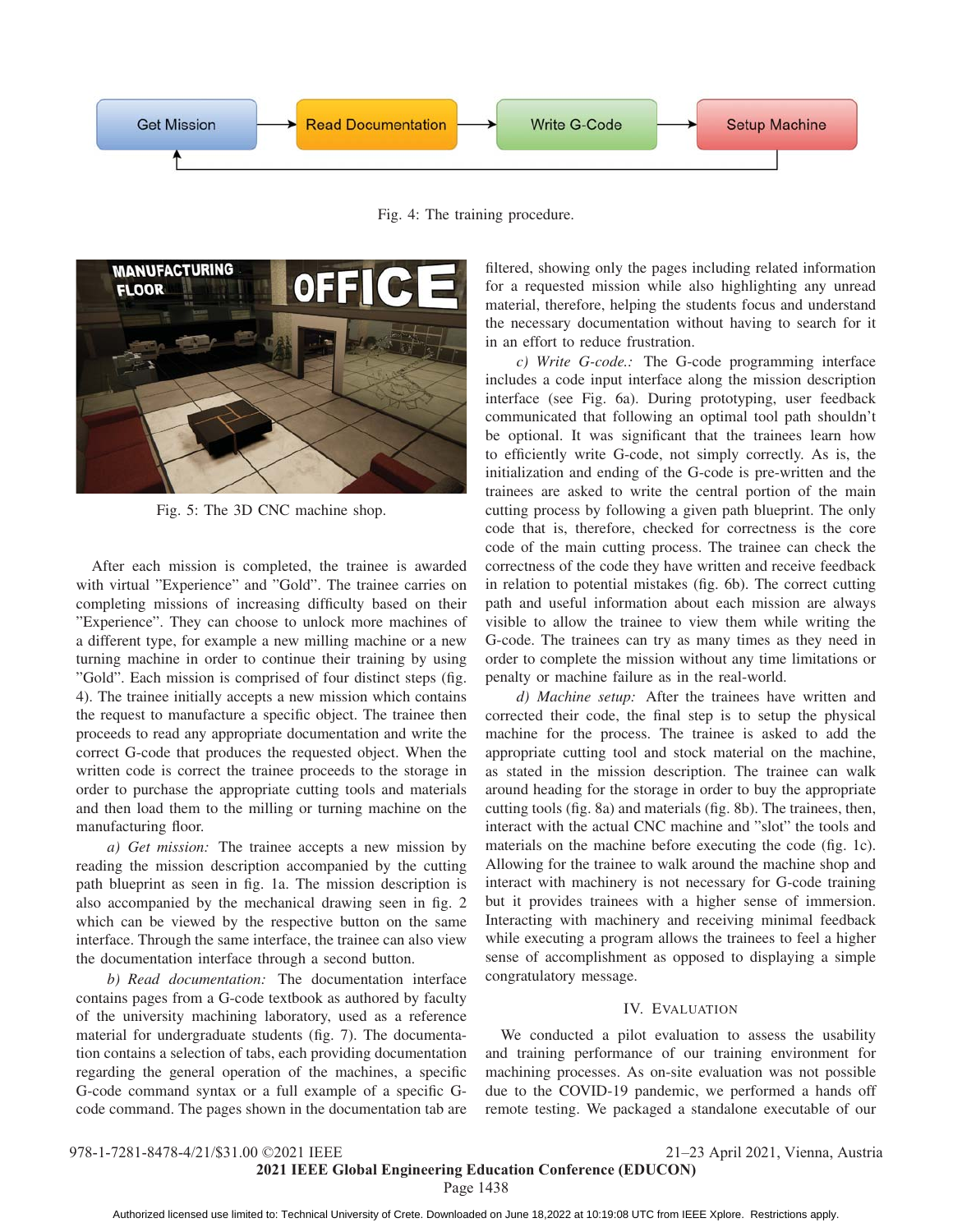

Fig. 6: The G-code interface (a). Programming interface including the G-code input field on the left and mission info on the right. Feedback after the "Check" button is pressed (b).



Fig. 7: The documentation interface.

game which contained 13 milling missions that was administered to users with minimal information. We estimated the maximum duration for completing all 13 missions to be a maximum of 4 hours for someone with no previous knowledge of G-code. For the sake of prototyping, a "Solution" button was added on the G-code input interface (fig. 6a above the Code Input field) for cases when the trainees struggled. In case the "Solution" button was pressed, the correct G-code would appear automatically, but the user was not awarded "experience" for progressing further in the game and would be reassigned the same mission at a later time. Based on this testing procedure, we evaluated the following hypothesis:

- (H1) Our serious game can be used as a standalone training system without the need for an instructor.
- (H2) By using a serious game as a formal training tool for machining processes, even trainees without any previous experience in milling or writing G-code could be motivated to learn due to the more enjoyable environment.

# *A. Users*

Users were free to play for as long as they desired over a span of 1 week with a minimum set of instructions that included:

- (1) The game teaches the basics about writing G-code. Instructions on how to play the game or write G-code are included in the game.
- (2) If you are stuck at any point, you can press the "Solution" button, but if you do, you will be asked to redo the same mission later on.
- (3) You are free to play for as long as you like, but you are requested to complete at least 1 mission without the use of the "Solution" button and play for a minimum of 1 hour during the span of 1 week.
- (4) After playing the game, you are requested to fill out a questionnaire describing your experience in the game. There is also a field for qualitative feedback where you can write about any issues, bugs, or thoughts on how to improve the training procedure. You are also requested to provide your game's save data.

We selected a variety of users including both experts (faculty or doctorate candidates in the field) and users with no previous experience in milling or G-code (undergraduate students). 9 users fully completed our tasks including 2 experts and 7 users with no G-code experience. 2 users were female and 7 users male. All but one users were in the age range of 25-40 years and one user was above 41 years old. We include these 9 users in our data analysis. There was a number of other users who partially completed our tasks because of low spec computing equipment who are not going to be included in the data analysis. We will take into consideration only their qualitative comments and user feedback.

# *B. Data collection*

We evaluate each user's performance through a mixture of quantitative and qualitative results based on surveys as well as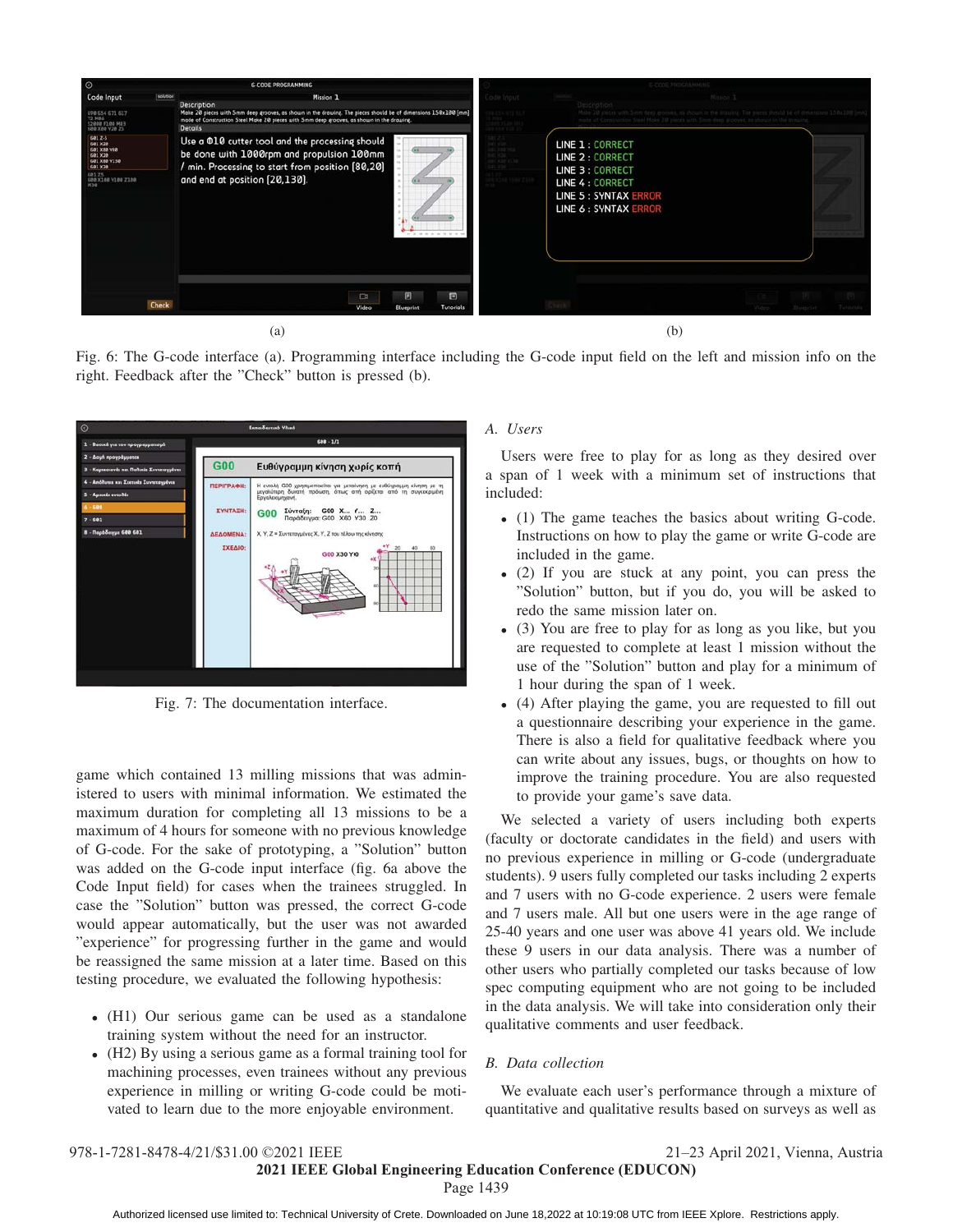

Fig. 8: The tool shop (a) and material shop (b) interfaces. On the left panel various tools and materials are shown, on the central panel there is a visual representation of the selected tool or material along with a description. On the bottom side there is a buy button with a selection related to the dimensions of the tool or material along a quantity slider for the materials.

general feedback in the form of free form comments. Quantitative results include the time played, number of missions completed without the use of the "Solution" button, as well as the average time spent on each mission. Qualitative results were based on two surveys including the NASA Task Load Index (TLX) [22] survey for perceived workload and an 8 part System Usability Survey (SUS) [23], both of which were graded on a 7-point Likert scale (1= very low, 4= neutral,  $7=$ very high).

The NASA TLX assesses perceived performance effectiveness on 6 aspects: *Mental demand* (how mentally demanding was the task?), *Physical demand* (how physically demanding was the task?), *Temporal demand* (how hurried or rushed was the pace of the task?), *Performance* (how successful were you in accomplishing what you were asked to do?), *Effort* (How hard did you have to work to accomplish your level of performance?) and *Frustration* (How insecure, discouraged, irritated, stressed and annoyed were you?). The SUS assessed training efficiency in 8 aspects: *Learnability* (How easy was it to learn using each environment?), *Efficiency* (How efficient was the learning process?), *Memorability* (After which experiment did you feel more confident in redoing the same task in the real world?), *Accuracy* (How accurate or responsive was each system?), *Satisfaction* (Overall, how satisfied were you with each setup?), *Intuitiveness* (How intuitive was the usage and interaction of each system?) and *Fun* (Did you enjoy playing the game?). Finally, we separated bug reports from useful usability and qualitative feedback and categorised feedback in four categories: *Training procedure*, *Virtual factory*, *User Interfaces (UIs)* and *Documentation*.

# *C. Results*

Based on the qualitative results, we found that 6 users played until they met the minimum criteria of 1 mission and 1 hour played. 3 users completed all 13 missions until the end. As these two parties experienced the training procedure differently, we decided to separate the results in two categories. Users who met the minimum requirements completed an average of 1.6 missions (SD 0.4) without using the "Solution" button and played for an average duration of 1 hour and 20 minutes (SD 20 min) while users that finished all missions completed an average of 11.3 missions (SD 0.7) and played for an average duration of 1 hour and 50 minutes (SD 30 min).

Through the Nasa TLX we can see that users who completed all missions had low Mental (avg. 2.3, SD 0.4) and Physical demand (avg 1.3, SD 0.4), while having slightly higher Temporal Demand (avg. 3, SD 0). The perceived performance levels were high (avg. 5.3, SD 0.47) but the Effort (avg. 4, SD 1.4) and Frustration (avg. 3.6, SD 0.47) levels were average. Users who completed the minimum requirements followed similar levels of Physical demand (avg. 1.5, SD 0.5), while they experienced more Mental demand (avg. 3.16, SD 1.06) and higher variance in levels of Temporal demand (avg. 2.83, SD 1.57). They also perceived lower Performance (avg. 4.5 SD 0.5) levels and similar Effort (avg. 4, SD 1.82) and Frustration (avg. 3.5, SD 1.25) levels with increased variance. Overall, we can see that players who played the full game had less variance in their results, while those that played for the minimum duration were more conflicted, some adapted to the training process at a fast pace while others had to put more effort and time in completing missions.

The SUS shows that users that completed all missions demonstrated high levels of Learnability (avg 5, SD 0) and Efficiency (avg. 4.66, SD 0.47) while they show average levels of Memorability (avg 4.33, SD 0.94), Accuracy (avg 4, SD 0.81), Satisfaction (avg 4.33, SD 0.47), Naturalness (avg 4, SD 0.81) and Fun (avg 4, SD 0.8). On the other hand, players that completed the minimum requirements show lower levels of Learnability (avg 4.66, SD 0.47) and high levels of Efficiency (avg 5, SD 1), Memorability (avg 5, SD 1.15), Accuracy (avg 5.5, SD 0.76), Satisfaction (avg 5, SD 0.57), Intuitiveness (avg 4.83, SD 0.89), Naturalness (avg 5.16, SD 0.89) and Fun (avg 4.3, SD 0.8). Through these results we can see that the more missions the users complete, the better they are able to learn, while the users that completed the minimum requirements focused more on the "gamified" aspects of the game such as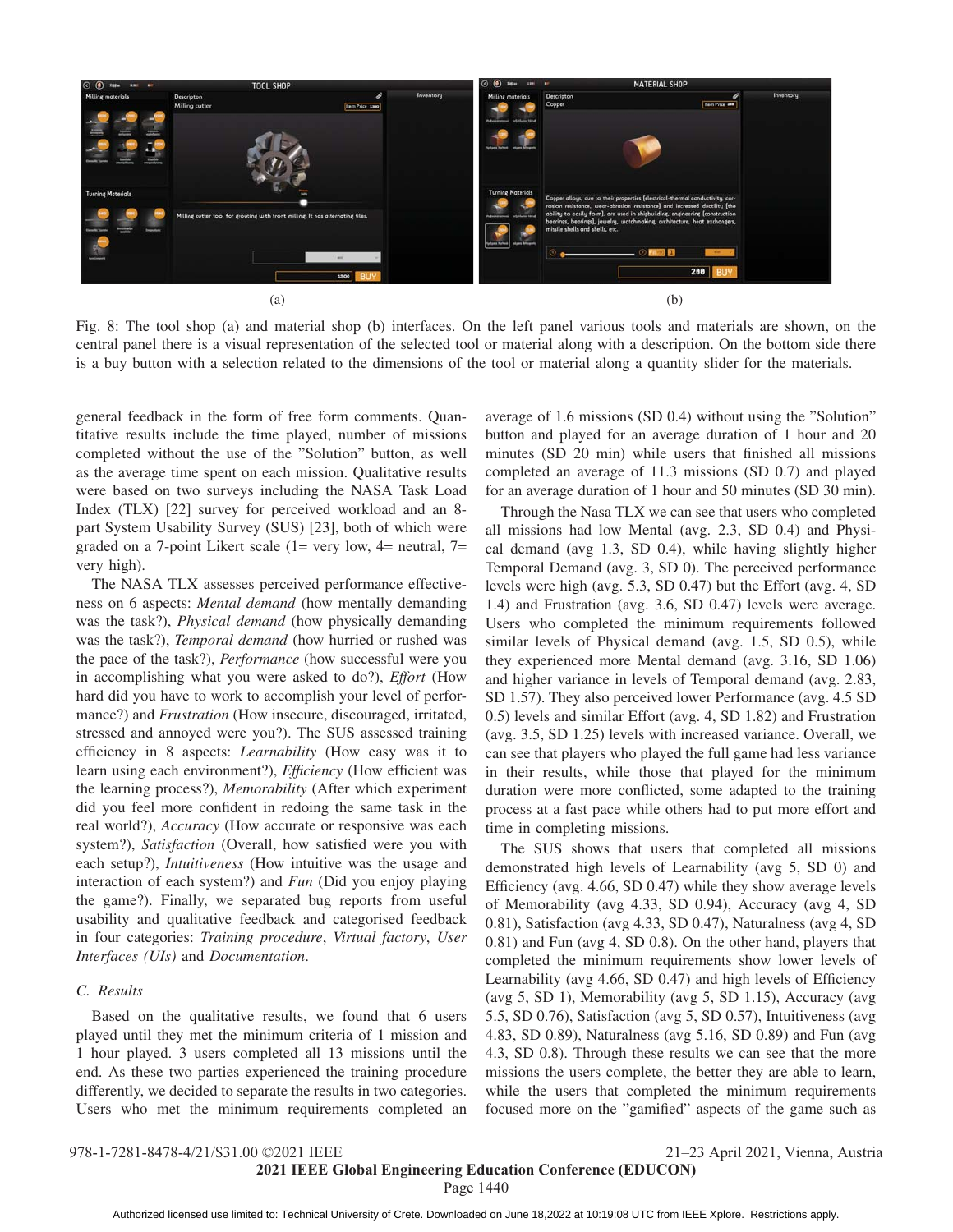

Fig. 9: Results from the (a) Nasa TLX Survey and (b) SUS.

the Naturalness and Intuitiveness of playing the game rather than the learning process.

# *D. General Feedback*

Regarding the training process, although our game provides detailed tutorials and guidance throughout the first mission, users reported that they needed more guidance to familiarise themselves with the training procedure. After completing the first mission, many users struggled to remember the instructions offered during the first mission or skipped the initial instructions, therefore, they were confused and frustrated during the second mission and on wards. After completing a few missions, users reported that the training process was more enjoyable. Two users that only completed the minimum requirements stated that they felt discouraged to continue due to this reason. When it came to the virtual factory and the UIs, the trainees reported they would prefer even more enhanced visual material and spatial sounds in order to make the environment more immersive, but the core objects of the virtual factory were intuitive and well designed. Furthermore, users felt that the mission descriptions that were communicated in plain text were confusing and would prefer the content to be organised in streamlined "bullet points" with clear instructions.

Finally, users who had technical difficulties provided us with the hardware specifications of their computers. Based on this feedback, we identified that users with 4GB of RAM could not even start the game as it required a minimum of 6GB of memory space. For the game to be functional, a computer should include an external GPU and should be of 6th generation or more recent.

# V. CONCLUSION AND FUTURE WORK

This paper presents an innovative CNC programming training system for turning and milling machines for G-code education. Our training system is designed as a serious game specifically for CNC programming training. The serious game includes a wide range of G-code missions that introduce the basics of coding progressively. Based on the serious game for CNC programming detailed here, the user completes

manufacturing missions by writing the appropriate G-code and selects the appropriate manufacturing tools and materials for each job, while being offered feedback. Continuous feedback from machining experts has been integrated, in relation to the type of milling and turning operations, G-code variants. Related user interface succession has being incorporated in the system.

Based on the pilot evaluation of our training process we can summarise that:

- Users often required a lengthier tutorial for the game providing to-the-point instructions.
- Users that persisted through the first few missions show significant improvements in their performance after completing their first two or three missions.

Our evaluation showed that the instructions in relation to the tutorial training before starting the game are central to successful progress. Many users either ignored the tutorial's instructions or simply forgot certain steps after the completion of the tutorial, resulting in them getting stuck in subsequent missions. Users that completed more than three missions showed greater understanding of the game and greater performance in completing further missions. Thus, we can surmise that our training process is well designed. Trainees required detailed tutorials while learning the basics of the virtual environment as well as step by step feedback during a mission. Our pilot study confirms that the core training procedure can be used for G-code training without any feedback from a trainer.

Our current system was designed as a gamified learning environment that borrows elements from traditional education. All of our negative feedback was targeted towards the secondary parameters of the training process such as the tutorial, guidance inside the virtual space and the high hardware requirements.

Future work will include a new tutorial system which would provide even more detailed feedback for every step. Extensive user studies in the university training environment when students and faculty return on-site after the pandemic ends, will uncover processes which could optimally improve

2021 IEEE Global Engineering Education Conference (EDUCON)

الله عليه المسابح المواس Authorized licensed use limited to: Technical University of Crete. Downloaded on June 18,2022 at 10:19:08 UTC from IEEE Xplore. Restrictions apply.